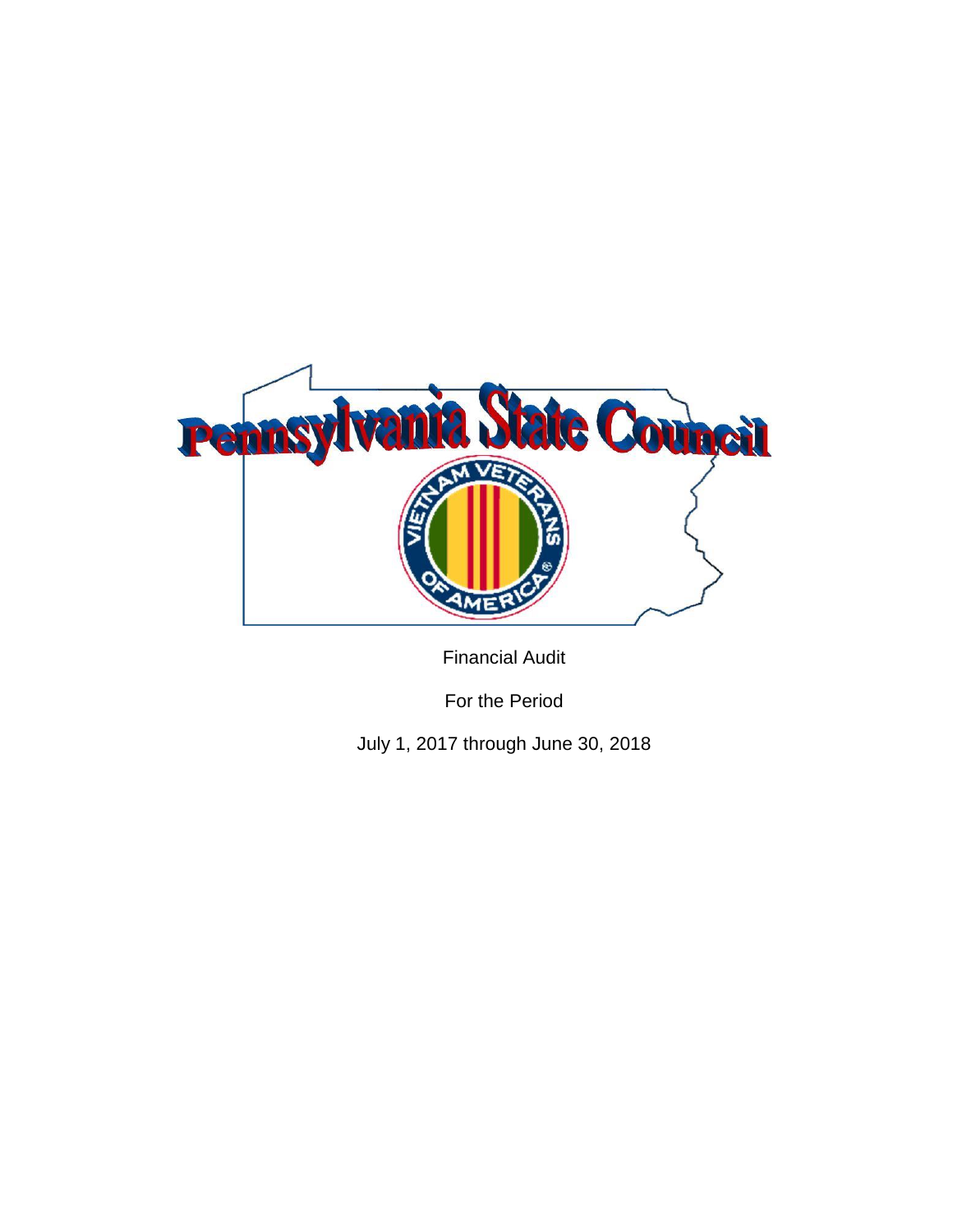## VIETNAM VETERANS OF AMERICA**,** PA STATE COUNCIL DEPARTMENT OF MILITARY AND VETERANS AFFAIRS VETERANS' SERVICE ORGANIZATION GRANT PROGRAM JUNE 30, 2018

# **TABLE OF CONTENTS**

**Page**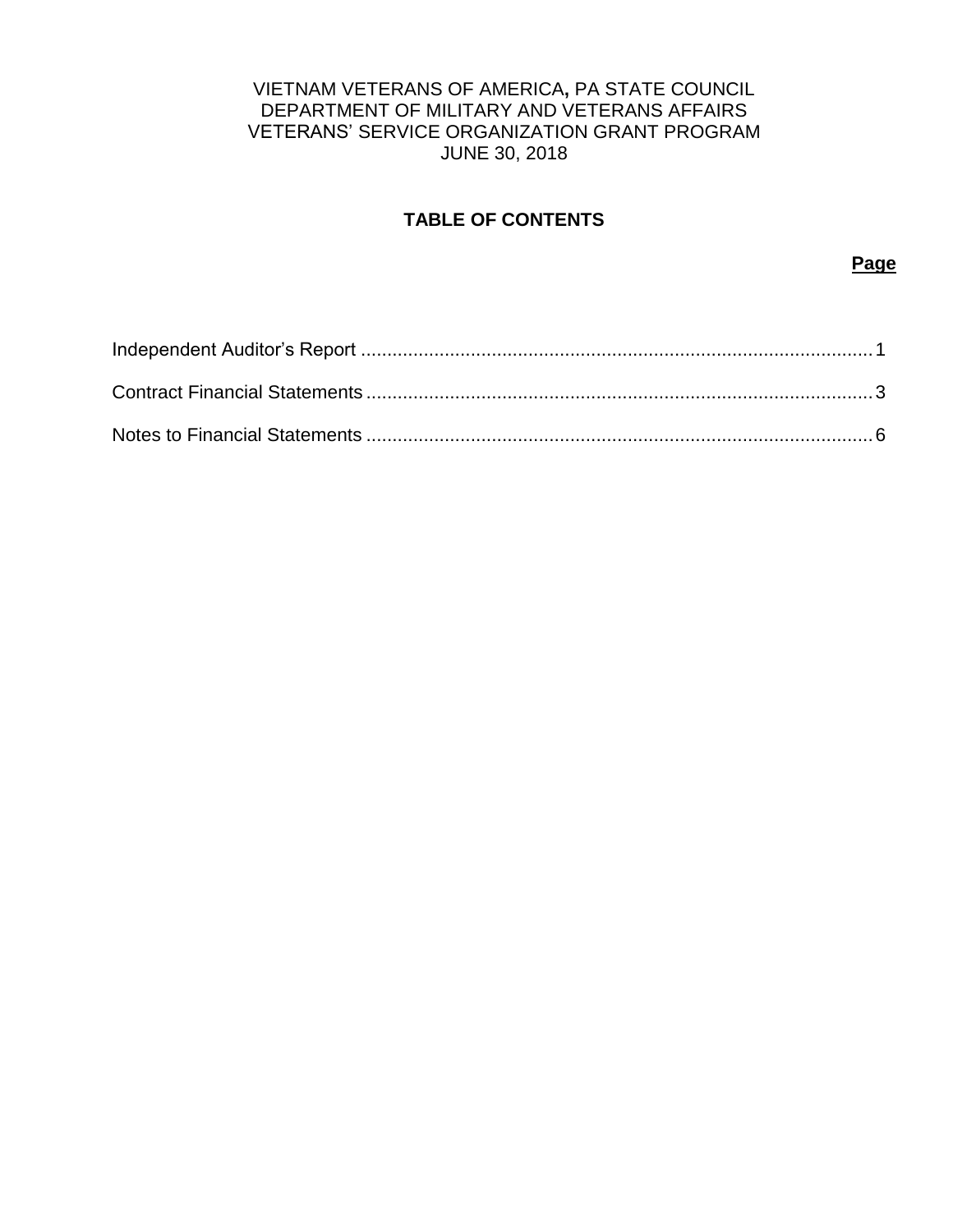

## **INDEPENDENT AUDITOR'S REPORT**

August 24, 2018

Vietnam Veterans of America, PA State Council Johnstown, Pennsylvania

We have audited the accompanying financial statements of Vietnam Veterans of America, PA State Council, Pennsylvania Department of Military and Veterans Affairs, Veterans Service Organization Grant Program, Contract FY 17-18, which comprises the balance sheet as of June 30, 2018, and the related statement of revenues and expenditures and budget comparison statement for the period July 1, 2017 through June 30, 2018, and the related notes to the financial statements.

#### **Management's Responsibility for the Financial Statements**

Vietnam Veterans of America, PA State Council's management is responsible for the preparation and fair presentation of these financial statements in accordance with accounting principles generally accepted in the United States of America; this includes the design, implementation, and maintenance of internal control relevant to the preparation and fair presentation of financial statements that are free from material misstatement, whether due to fraud or error.

## **Auditor's Responsibility**

Our responsibility is to express an opinion on these financial statements based on our audit. We conducted our audit in accordance with auditing standards generally accepted in the United States of America. Those standards require that we plan and perform the audit to obtain reasonable assurance about whether the financial statements are free of material misstatement.

An audit involves performing procedures to obtain audit evidence about the amounts and disclosures in the financial statements. The procedures selected depend on the auditor's judgment, including the assessment of those risks of material misstatement of the financial statements, whether due to fraud or error. In making those risk assessments, the auditor considers internal control relevant to the entity's preparation and fair presentation of the financial statements in order to design audit procedures that are appropriate in the circumstances, but not for the purpose of expressing an opinion on the effectiveness of the entity's internal control. Accordingly, we express no such opinion. An audit also includes evaluating the appropriateness of accounting policies used and the reasonableness of significant accounting estimates made by management, as well as evaluating the overall presentation of the financial statements.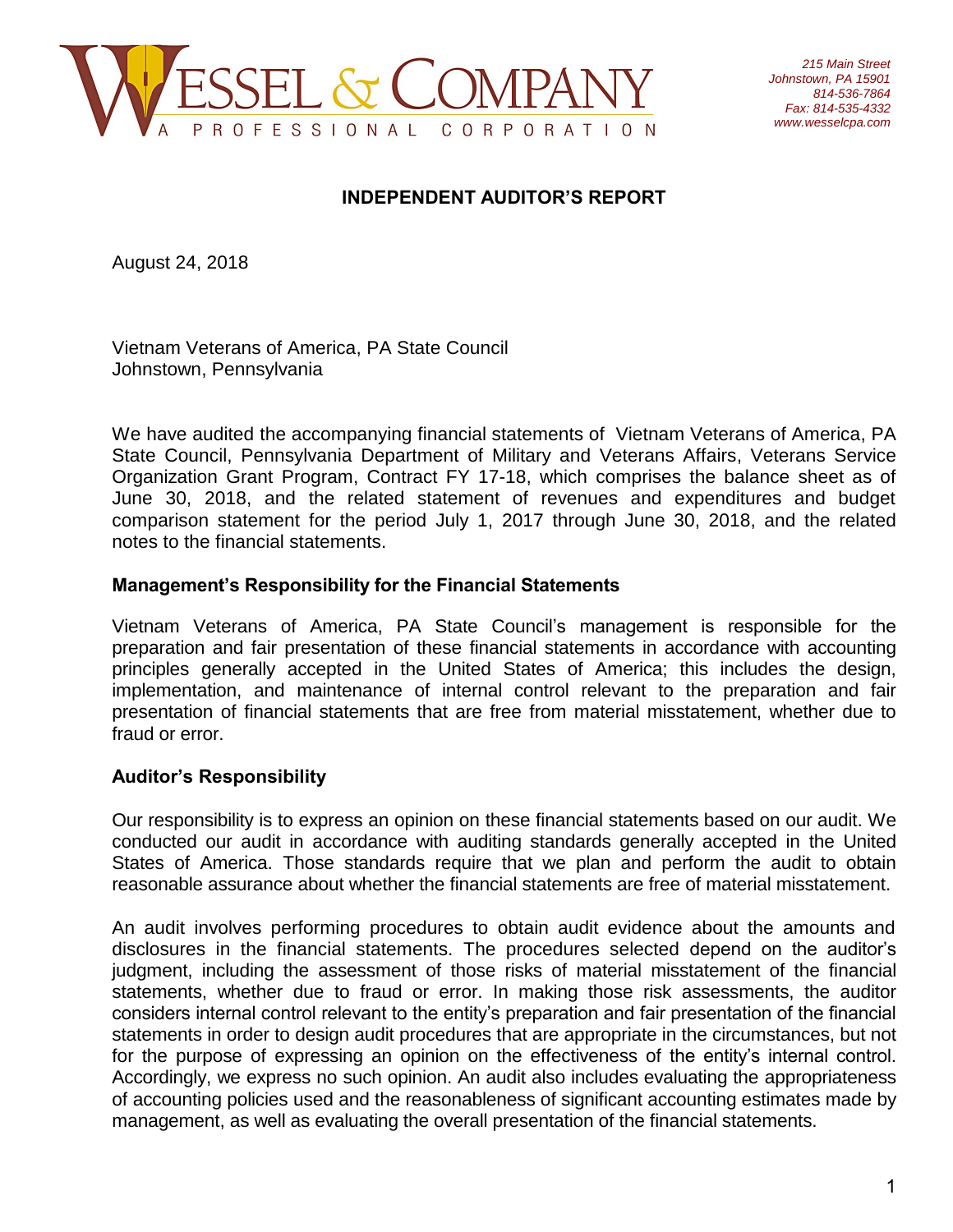We believe that the audit evidence we have obtained is sufficient and appropriate to provide a basis for our audit opinion.

As discussed in Note 3, the financial statements present only the Pennsylvania Department of Military and Veterans Affairs, Veterans Service Organization Grant Program, Contract FY 17- 18 and are not intended to present fairly the financial position of the Vietnam Veterans of America, PA State Council and the results of its operations in conformity with accounting principles generally accepted in the United States of America.

## *Opinion*

In our opinion, the financial statements referred to above present fairly, in all material respects, the financial position of the Vietnam Veterans of America, PA State Council, Pennsylvania Department of Military and Veterans Affairs, Veterans Service Organization Grant Program, Contract FY 17-18, as of June 30, 2018, and the results of its operations, budget comparison, and its fund balance for the period July 1, 2017 through June 30, 2018, in conformity with accounting principles generally accepted in the United States of America.

## **Other Matters**

In connection with our audit, nothing came to our attention that caused us to believe that Vietnam Veterans of America failed to comply with the terms, covenants provisions, or conditions of Vietnam Veterans of America, PA State Council, Pennsylvania Department of Military and Veterans Affairs, Veterans Service Organization Grant Program, Contract FY 17- 18, insofar as they relate to accounting matters. However, our audit was not directed primarily toward obtaining knowledge of such noncompliance. Accordingly, had we performed additional procedures, other matters may have come to our attention regarding the Company's noncompliance with the above-referenced terms, covenants, provisions or conditions of the contract, insofar as they relate to accounting matters.

## **Restricted Use Relating to the Other Matter**

The communication related to compliance with the aforementioned Indenture described in the Other Matter paragraph is intended solely for the information and use of the board of directors and management of Vietnam Veterans of America and the Pennsylvania Department of Military and Veterans Affairs and is not intended to be and should not be used by anyone other than these specified parties.

Wesselt Company

WESSEL & COMPANY Certified Public Accountants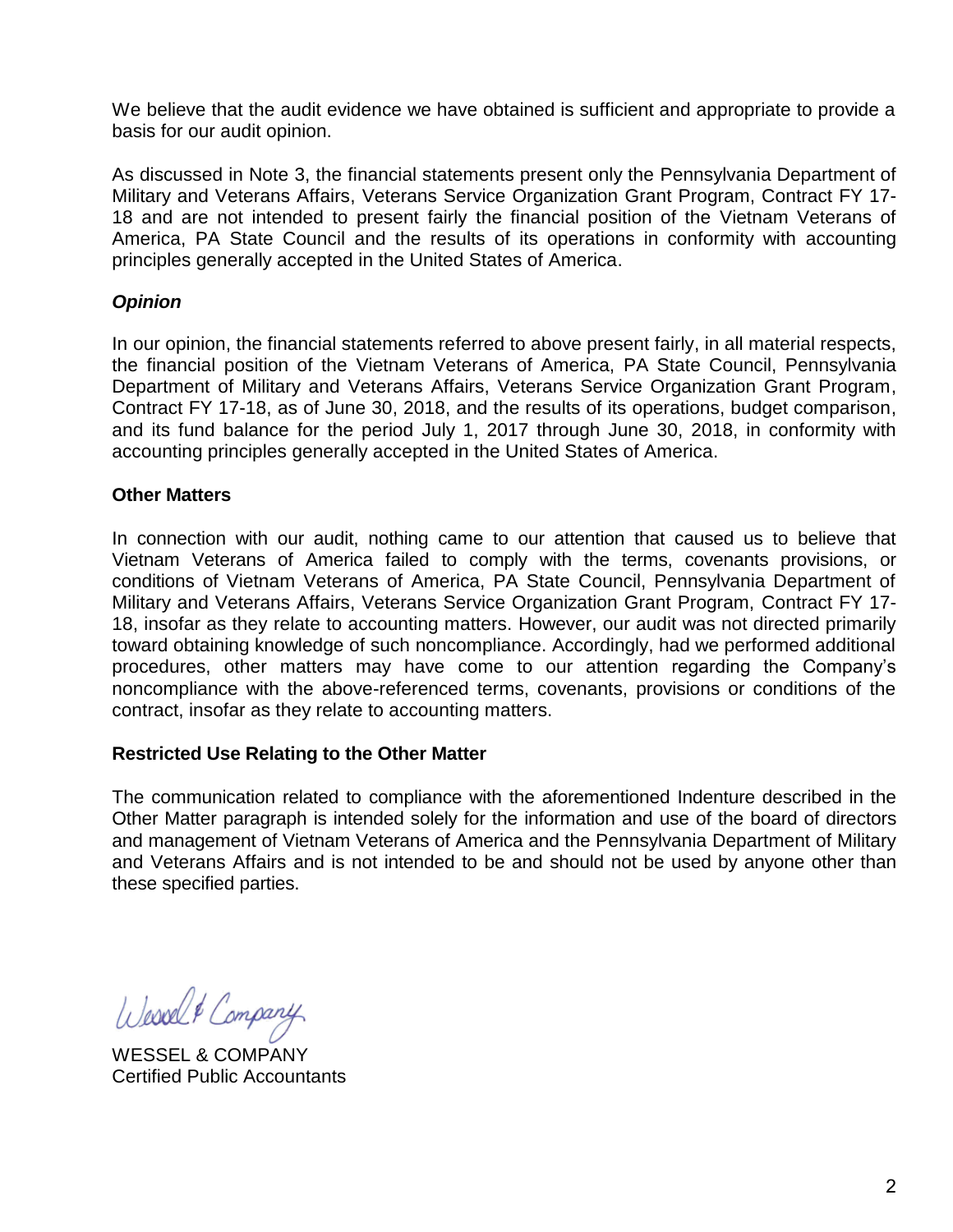# VIETNAM VETERANS OF AMERICA, PA STATE COUNCIL DEPARTMENT OF MILITARY AND VETERANS AFFAIRS VETERANS SERVICE ORGANIZATION GRANT PROGRAM CONTRACT FY 17-18 BALANCE SHEET JUNE 30, 2018

# **ASSETS**

| Cash<br>Receivable from Other Funding Sources (Note 2)               | \$                    | 15,721<br>376 |
|----------------------------------------------------------------------|-----------------------|---------------|
| <b>Total Assets</b>                                                  | \$                    | 16,097        |
| <b>LIABILITIES AND FUND BALANCE</b>                                  |                       |               |
| Liabilities:<br>Account Payables (Note 3)<br>Line of Credit (Note 4) | $\boldsymbol{\theta}$ | 16,097        |
| <b>Total Liabilities</b>                                             |                       | 16,097        |
| <b>Fund Balance</b>                                                  |                       |               |
| <b>Total Liabilities and Fund Balance</b>                            | \$                    | 16,097        |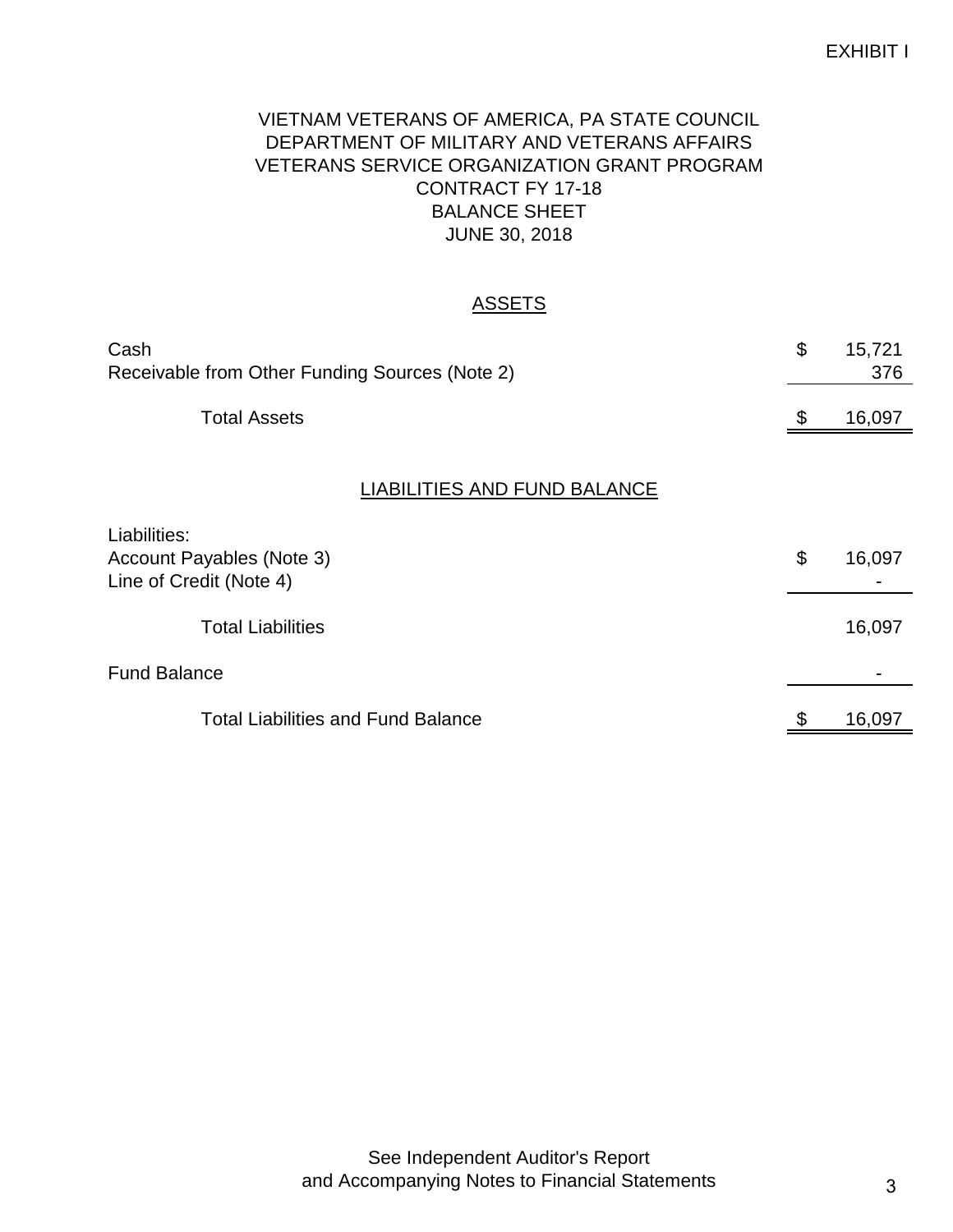# EXHIBIT II

# VIETNAM VETERANS OF AMERICA, PA STATE COUNCIL DEPARTMENT OF MILITARY AND VETERANS AFFAIRS VETERANS SERVICE ORGANIZATION GRANT PROGRAM CONTRACT FY 17-18 STATEMENT OF REVENUES AND EXPENDITURES JUNE 30, 2018

Revenues:

| <b>Grant Revenue</b><br>Interest Income<br>Other Funding Sources (Note 2)                                | \$<br>95,000<br>5<br>376             |
|----------------------------------------------------------------------------------------------------------|--------------------------------------|
| <b>Total Revenues</b>                                                                                    | 95,381                               |
| Expenditures:                                                                                            |                                      |
| Salaries and Wages<br><b>Travel and Related Costs</b><br><b>Supplies</b><br><b>Audit Fees</b><br>Postage | 91,703<br>432<br>157<br>2,000<br>987 |
| <b>Total Expenditures</b>                                                                                | 95,279                               |
| <b>Excess Revenues Over Expenditures</b>                                                                 | \$<br>102                            |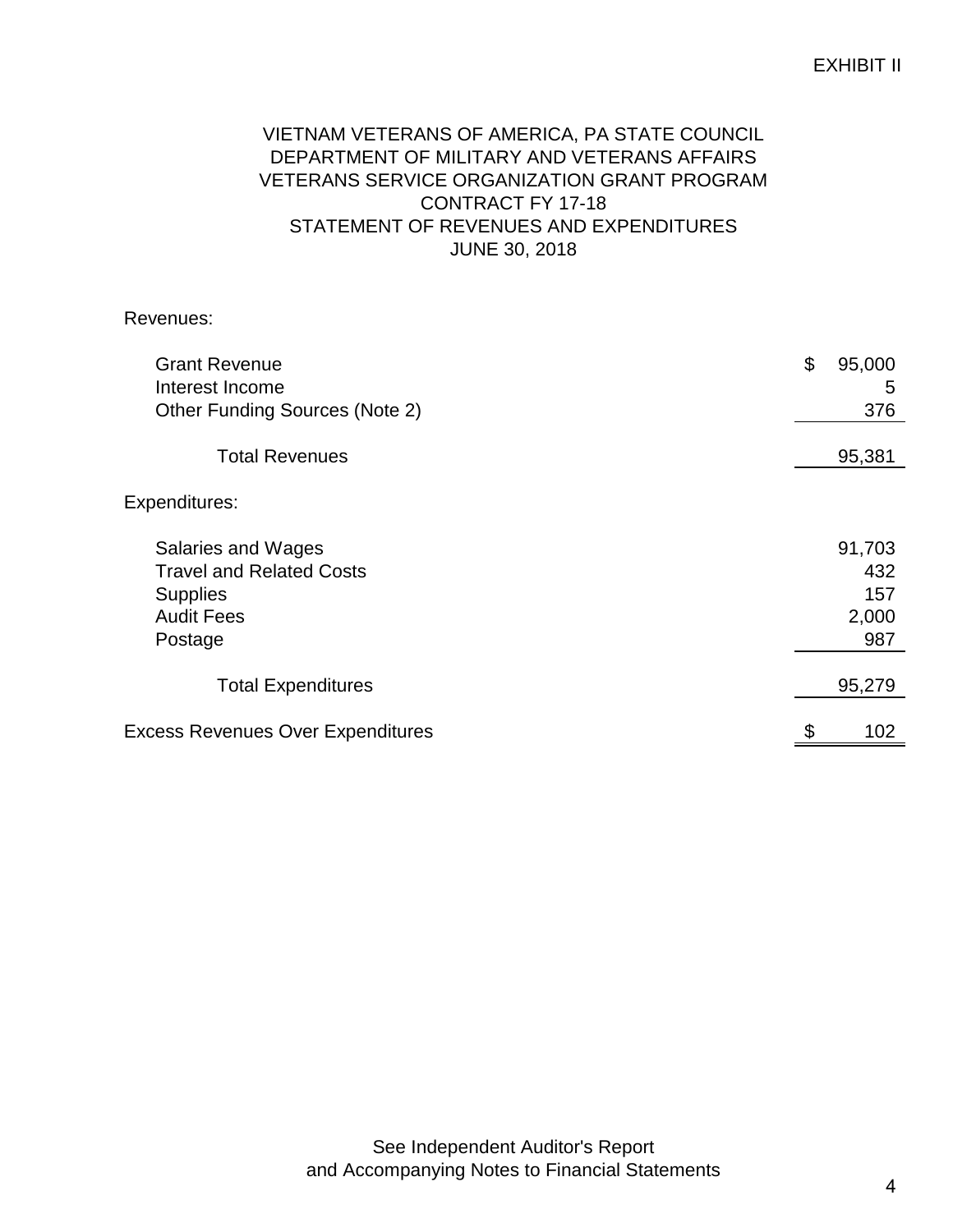## EXHIBIT III

# VIETNAM VETERANS OF AMERICA, PA STATE COUNCIL DEPARTMENT OF MILITARY AND VETERANS AFFAIRS VETERANS SERVICE ORGANIZATION GRANT PROGRAM CONTRACT FY 17-18 BUDGET COMPARISON STATEMENT JUNE 30, 2018

| Category                        | Original<br><b>Budget</b> |        | Final<br>Approved<br><b>Budget</b> | <b>Expenditures</b><br>Contract<br>Period | Variance    |
|---------------------------------|---------------------------|--------|------------------------------------|-------------------------------------------|-------------|
| Personnel                       |                           |        |                                    |                                           |             |
| Salaries and Wages              | \$                        | 92,352 | \$<br>92,623                       | \$<br>91,703                              | \$<br>(920) |
| Training                        |                           |        |                                    |                                           |             |
| <b>Travel and Related Costs</b> |                           | 1,000  | 1,003                              | 432                                       | (571)       |
| Operating                       |                           |        |                                    |                                           |             |
| <b>Supplies</b>                 |                           | 1,000  | 1,004                              | 157                                       | (847)       |
| <b>Audit Fees</b>               |                           |        |                                    | 2,000                                     | 2,000       |
| Interest                        |                           |        |                                    |                                           |             |
| Postage                         |                           | 648    | 650                                | 987                                       | 337         |
|                                 |                           |        |                                    |                                           |             |
| <b>Grand Total</b>              | \$                        | 95,000 | \$<br>95,279                       | \$<br>95,279                              | (1)         |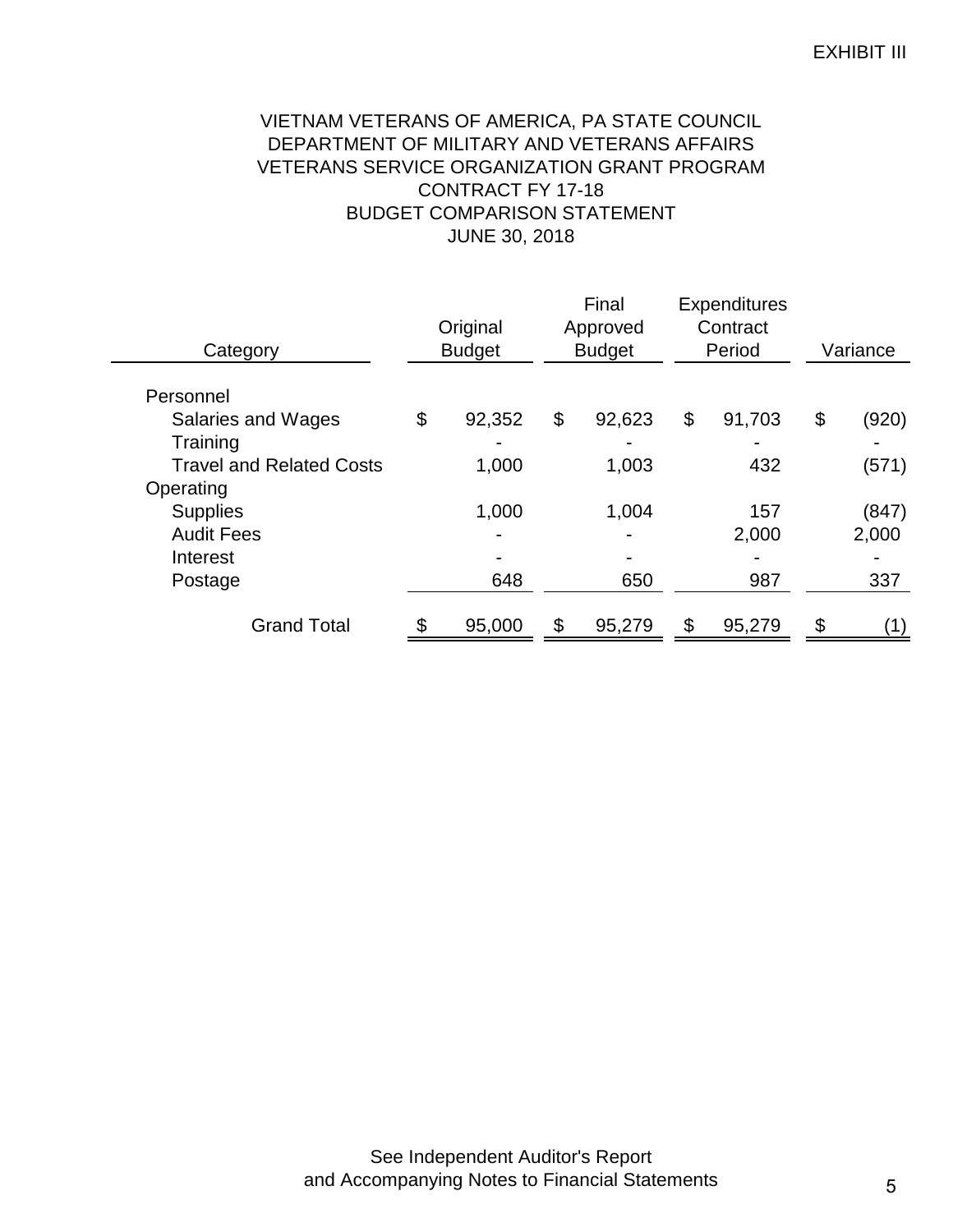#### VIETNAM VETERANS OF AMERICA, PA STATE COUNCIL PENNSYLVANIA DEPARTMENT OF MILITARY AND VETERANS AFFAIRS VETERANS SERVICE ORGANIZATION GRANT PROGRAM CONTRACT FY 17-18 NOTES TO FINANCIAL STATEMENTS JUNE 30, 2018

#### NOTE 1 - REPORTING ENTITY

The objectives of the Vietnam Veterans of America, PA State Council are to enhance the social, economic, cultural, and political positions of Vietnam Era Veterans in the Commonwealth of Pennsylvania.

#### NOTE 2 - FUNDING FROM OTHER SOURCES

Vietnam Veterans of America received additional funding from other sources which was used to cover expenditures relating to the 17-18 contract year. The portion of this funding that was received after June 30, 2018 is reflected in Accounts Receivable.

#### NOTE 3 - ACCOUNTS PAYABLE

Vietnam Veterans of America had expenditures that were paid after contract year end of June 30, 2018. However, these expenditures were committed for the contract period 17-18 year. Amounts were categorized in the following expense accounts at June 30, 2018:

| <b>Audits Fees for Contract Audit</b>   | 2.000  |
|-----------------------------------------|--------|
| Other Payables - Postage                | 801    |
| <b>Accrued Payroll</b>                  | 13,296 |
| Total Accounts Payable at June 30, 2018 | 16,097 |

#### NOTE 4 - LINE OF CREDIT

The Vietnam Veterans of America, PA State Council maintains a line of credit through First National Bank of Pennsylvania. The organization is able to draw on a maximum of \$45,000. The interest rate on the line of credit is subject to change from time to time based on the prime rate. On June 30, 2018, the prime rate was 4.25%. As of June 30, 2018, the line of credit balance due was \$-.